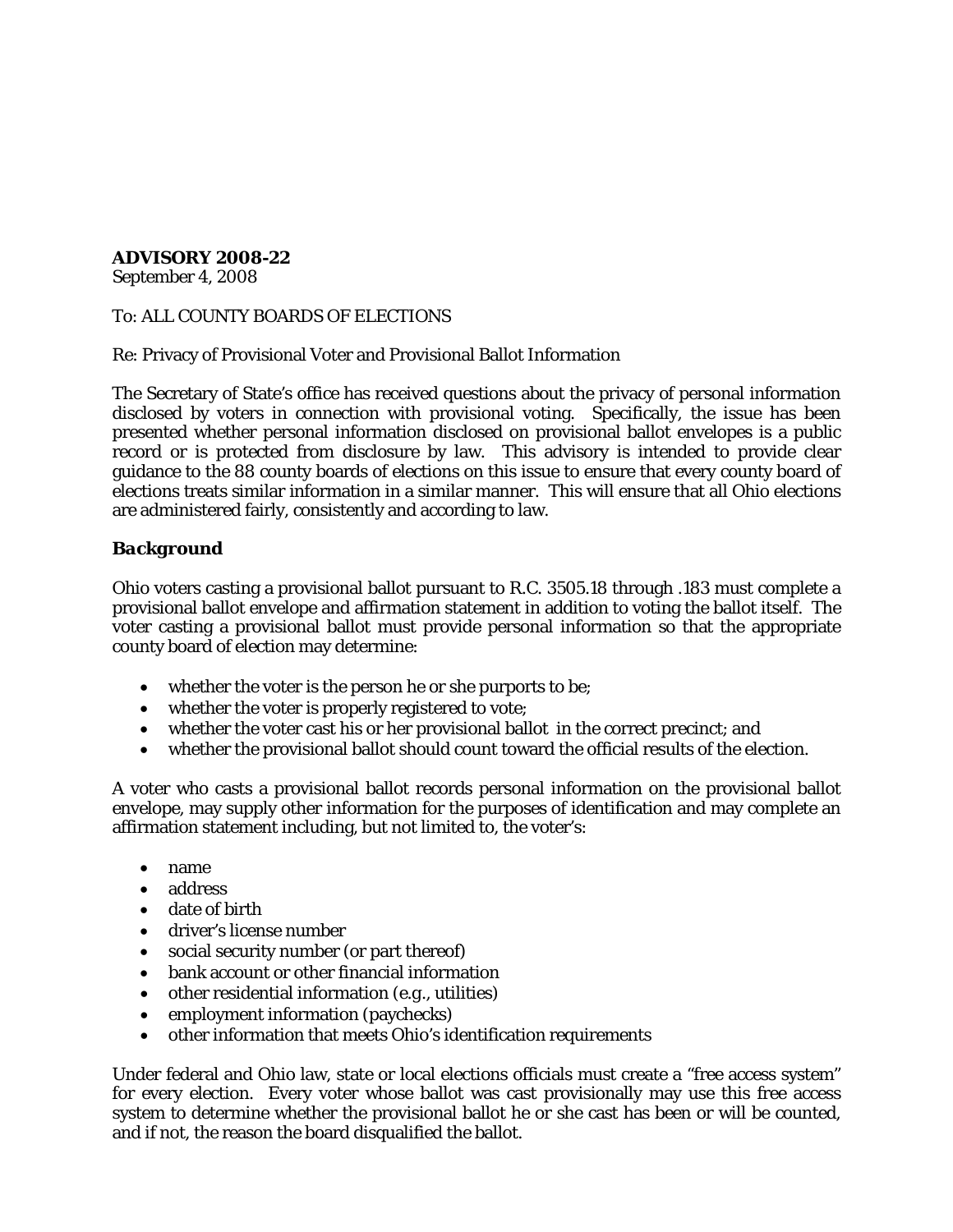## *Relevant Law*

Generally speaking, Ohio's public records law provides that any item containing information on a fixed medium that is created, received, or sent under the jurisdiction of a public office, and that evidences or documents the organization, functions, policies, decisions, procedures, operations, or other activities of the office, is a public record (see R.C. 149.011(G)). Additionally, R.C. 149.43(B) generally provides that, upon request, all public records must promptly be made available for inspection and that copies of public records must be made available within a reasonable time to someone who requests copies.

However, R.C. 149.43(A) provides that certain types or classes of records held by government agencies and offices are not public records and are not subject to mandatory disclosure. Specifically, R.C. 149.43(A)(1)(v) recognizes that records "the release of which is prohibited by state or federal law," are not public records and are not subject to disclosure.

Ohio law governing statutory construction also provides that, if:

"a general provision conflicts with a special or local provision, they shall be construed, if possible, so that effect is given to both. If the conflict between the provisions is irreconcilable, the special or local provision prevails as an exception to the general provision, unless the general provision is the later adoption and the manifest intent is that the general provision prevail." R.C. 1.51.

Both federal and state law provide for confidentiality of personal information provided by a voter that is used by a board of elections to determine whether a provisional ballot cast by a voter is to be counted, and this personal information is also used by the voter to gain access to the board's records to determine if his or her ballot was counted:

> The appropriate state or local election official shall establish and maintain reasonable procedures necessary **to protect the** security, **confidentiality**, and integrity **of personal information** collected, stored, or **otherwise used by the [provisional voter] free access system** . . . R.C. 3505.181(B)(5)(b) and 42 U.S.C. 15482(a)(5)(B). (Emphasis added).

Further, R.C.  $3505.181(B)(5)(b)$  provides that:

[a]ccess to **information about an individual ballot shall be restricted to the individual who cast the ballot** . . . (Emphasis added.)

Correspondingly, 42 U.S.C.  $15482(a)(5)(B)$  also provides, that

[a]ccess to **information about an individual provisional ballot shall be restricted to the individual who cast the ballot**. (Emphasis added.)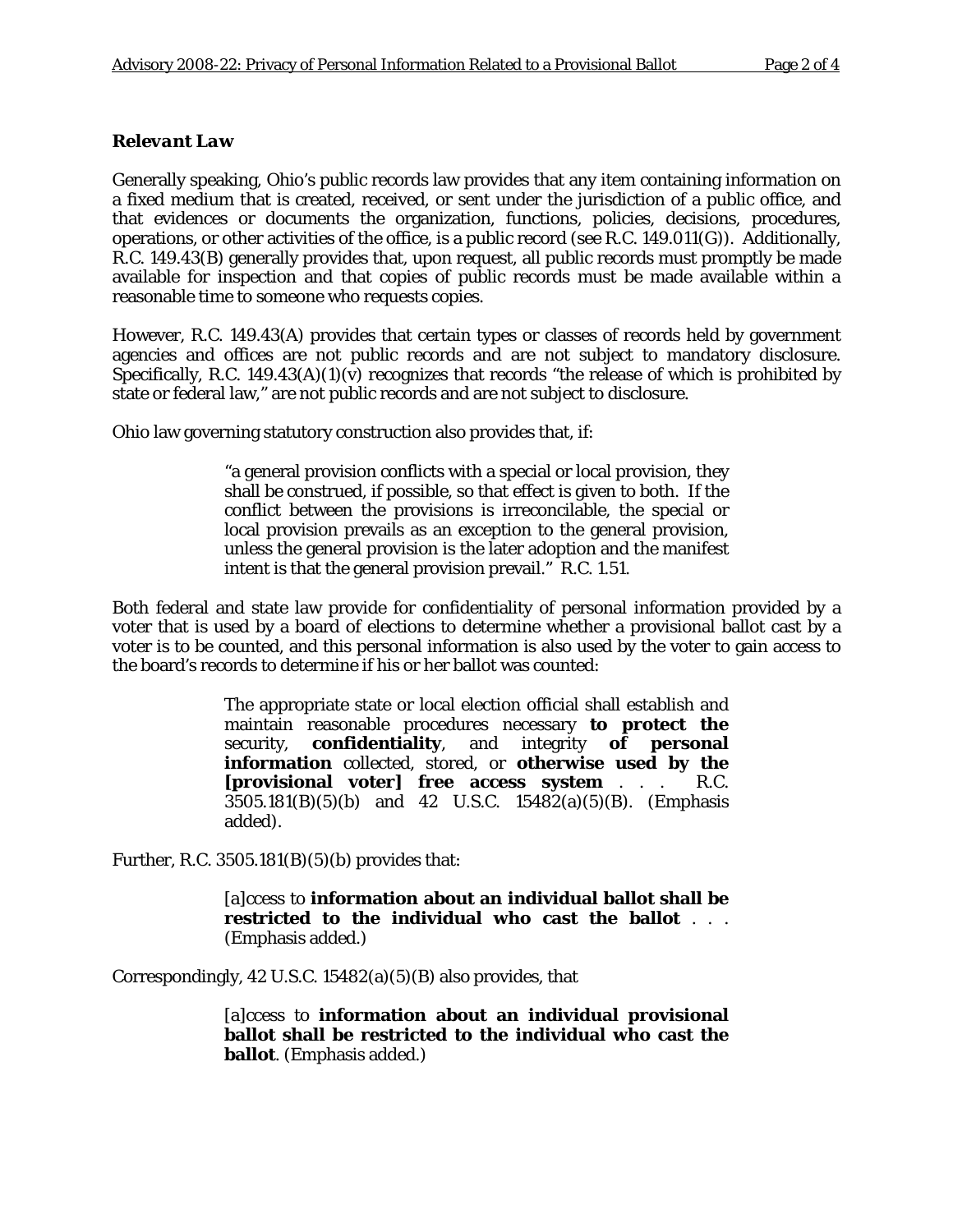### *Discussion*

R.C. 149.43(A)(1)(v) expressly provides that records, "the release of which is prohibited by state or federal law," are not public records. The three statutory sections last quoted above do expressly prohibit disclosure, except to the voter, of certain information provided by a voter in connection with provisional voting. Moreover, R.C. 3505.181(B)(5)(b) contains a specific prohibition against disclosure which prevails over the general requirement that Ohio's governmental records be disclosed to the public upon request.

Ohio's Public Records Act and the more specific statutes governing provisional voting discussed above illustrate competing public policies. In general, Ohio public records law reflects a legislative determination that governmental records should be freely available to the public. On the other hand, specific legislative enactments of both the U.S. Congress and the Ohio General Assembly mandate that information about an individual provisional *ballot* is restricted to the person who cast the ballot. Personal information provided on the provisional ballot envelope and used in connection with the provisional voting free access system is not a public record and access to the information is restricted to the individual who cast the ballot. These two legislative goals, one of free access to governmental records, and the other of protecting a voter's confidential information, may be harmonized only as to the names of persons who voted provisionally and the election precincts in which they voted, since the statutory prohibition is as to information about *an individual provisional ballot*.

R.C.  $3505.181(B)(5)(b)$  and 42 U.S.C.  $15482(a)(5)(B)$ , quoted above, expressly provide that the "confidentiality" of personal information "used by" the provisional voter free access systems must be "protected." Confidentiality is defined as "secrecy; the state of having the dissemination of certain information restricted." Black's Law Dictionary Seventh Edition, 1999, p. 294. The statutes at issue also provide that "[a]ccess to information about" a particular ballot "shall be restricted to the individual who cast the ballot."

When a voter casts a ballot provisionally, the personal information he or she provides is necessarily "used by" the provisional ballot free access system. This is so because personal information is necessary to allow election officials to implement the system (i.e., election officials must be able to identify a person attempting to use the free access system as the person who cast a specific ballot provisionally). Election officials do this by comparing information provided by the caller to information provided by the person who cast the ballot.

When a voter appears at a polling place to vote, he or she must supply not only his or her name, but also his or her address and a form of required identification. Information "about an individual ballot" includes personal information supplied to authorize the casting of the ballot as well as information concerning the validity of the ballot.

The statutes thereby authorize only "the individual who cast the ballot" to access "information about an individual ballot." This means that only the voter who cast a ballot provisionally is entitled to discover whether his or her ballot was counted, and only the names of voters and the precincts in which they cast their provisional ballots is subject to public disclosure. Any other information should not be released to anyone other than a voter himself or herself, including whether or not that ballot was counted as valid.

I understand that there may be valid policy reasons why it might be deemed appropriate to release further public information than the names of voters who cast provisional ballots and the precincts in which they cast such ballots, such as contact information for those voters and whether their ballots counted. However, I am constrained by both federal and state law as discussed in this advisory. I may not disregard that law.